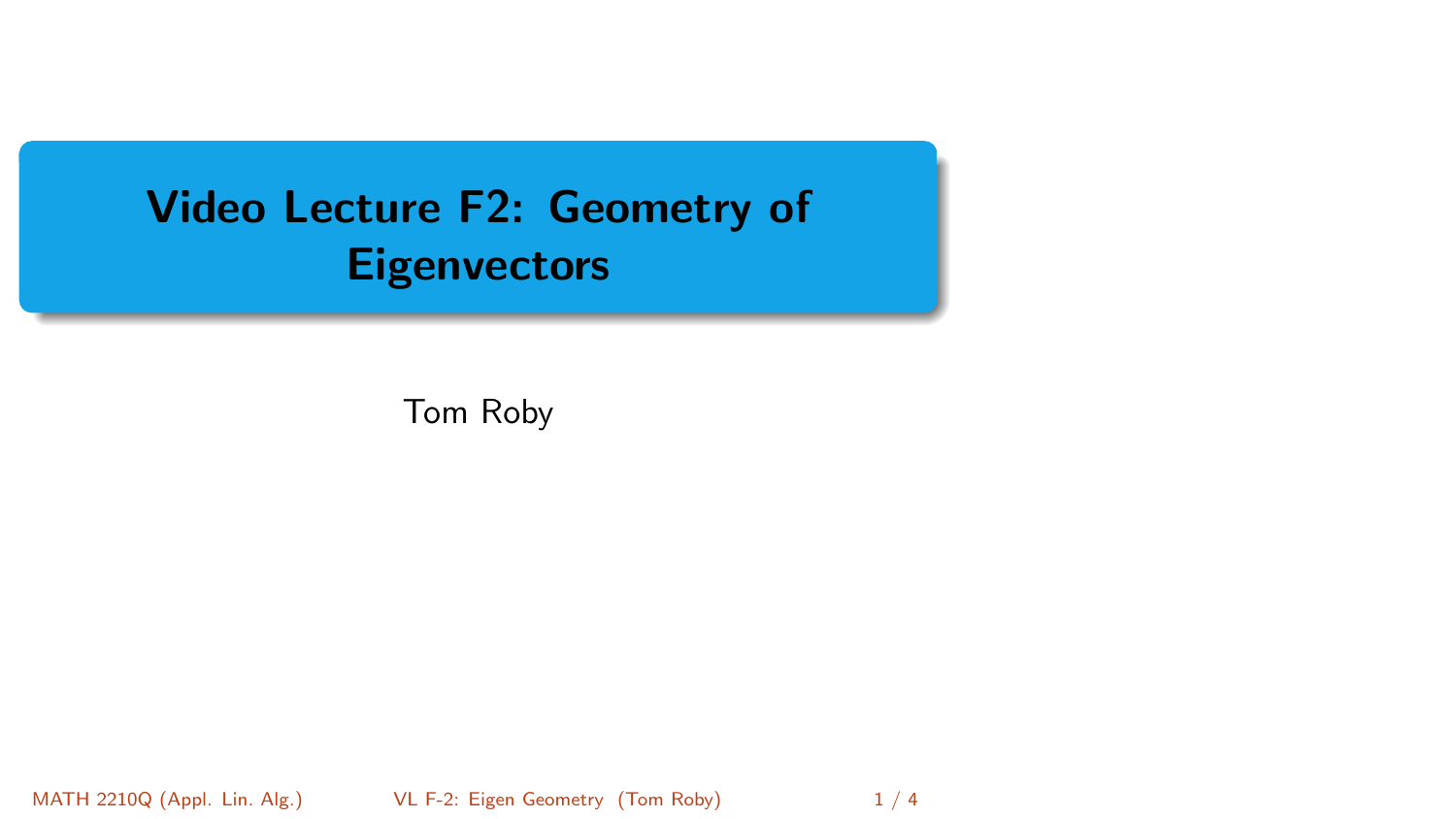## Outline & Objectives

- Prove that the set of all eigenvectors corresponding to an eigenvalue  $\lambda$  forms a vector space, called the *eigenspace* of  $\lambda$ , sometimes denoted  $E_{\lambda}$ .
- Analyze the action of simple matrices in  $\mathbb{R}^2$  and  $\mathbb{R}^3$  to better grasp the "geometry" of eigenspaces.
- **•** Prove that eigenvectors corresponding to *distinct* eigenvalues are linearly independent.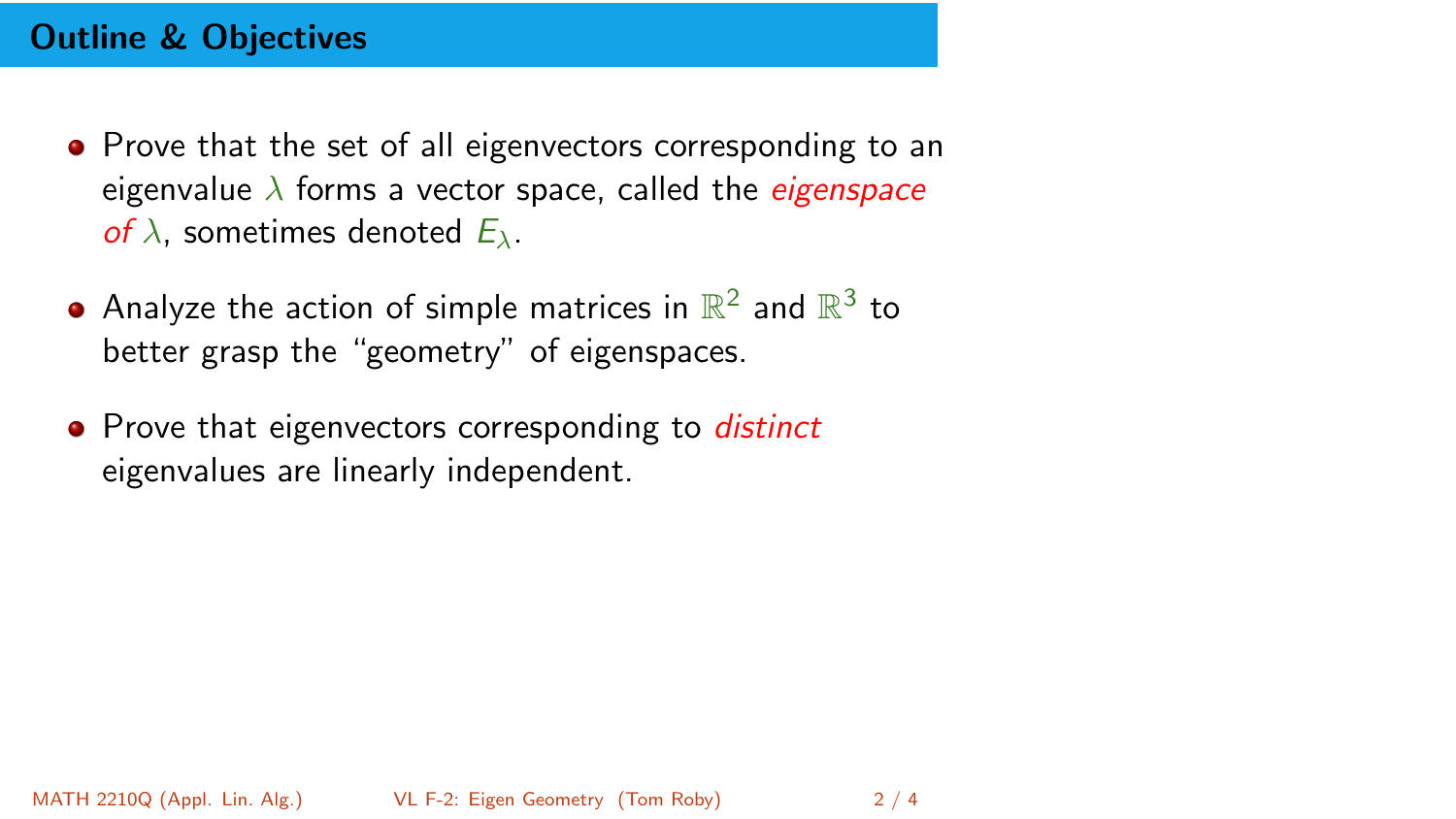## Actions on Eigenspaces

**Proposition (Eigenvectors for same**  $\lambda$  **form subspace)** 

If  $\vec{v}$  and  $\vec{w}$  are eigenvectors for  $\lambda$ , then so is  $c\vec{v} + d\vec{w}$  for any c, d in  $\mathbb{R}$ ; hence,  $E_{\lambda} := \{$  all eigenvectors for  $\lambda\}$  is a subspace of  $\mathbb{R}^n$ .

```
Proof: A(c\vec{v} + d\vec{w}) = cA\vec{v} + dA\vec{w} = c\lambda\vec{v} + d\lambda\vec{w} = \lambda(c\vec{v} + d\vec{w}).\begin{bmatrix} 2 & 0 \end{bmatrix}0 3

.
Т
\mathbb{I}2 0 0
   0 3 0
   0 \t 0 \t -51
                   \vert \cdotГ
\mathbb{I}2 0 0
   0 2 0
   0 \t 0 \t -51
                   \vert \cdotГ
\mathbf{1}0 1 0
   −1 0 0
     0 \t 0 \t -51
                      \vert \cdotMATH 2210Q (Appl. Lin. Alg.) VL F-2: Eigen Geometry (Tom Roby) 3 / 4
```